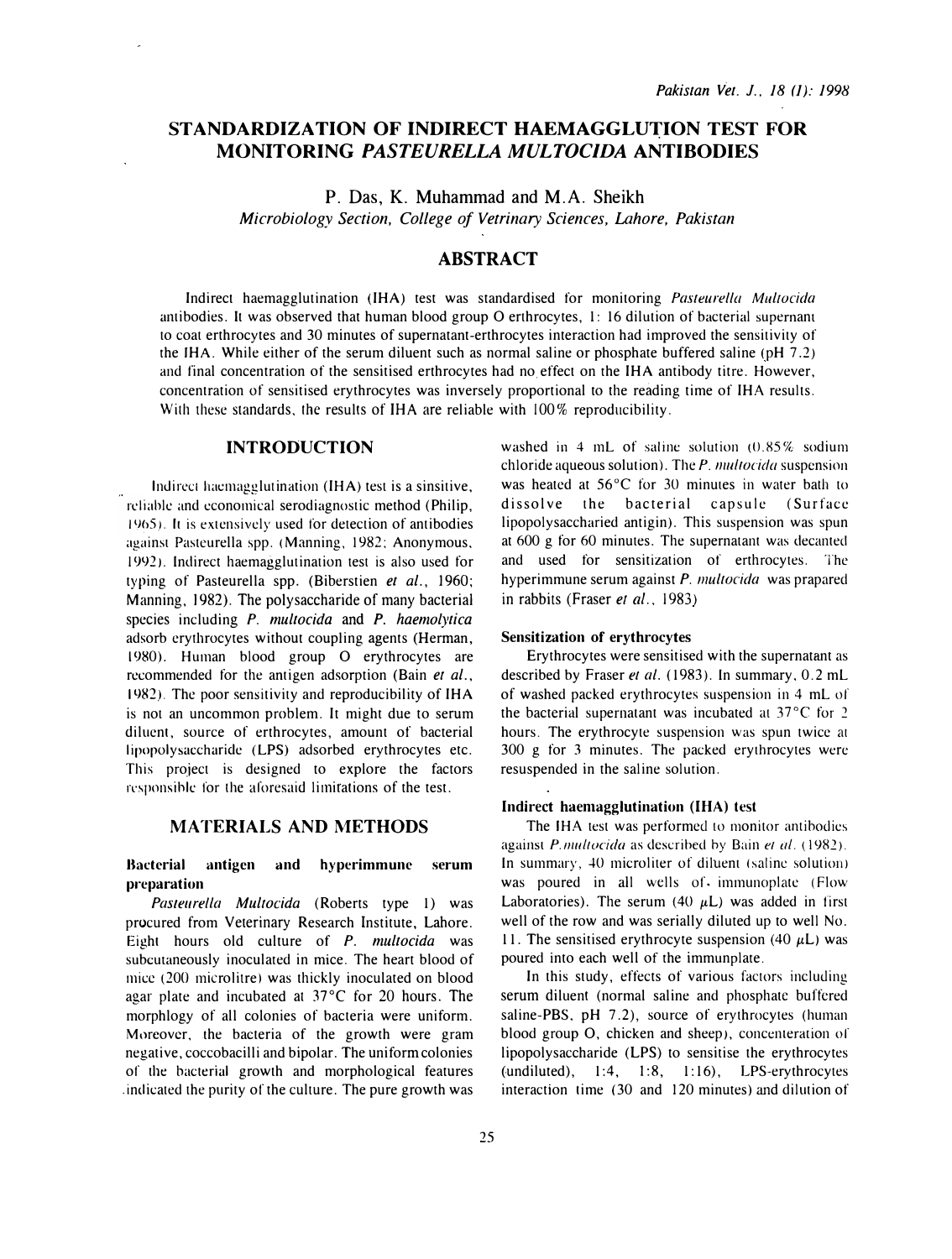| Source of<br>erthrocytes<br>$(n=8)$ | Distribution of samples on the basis of indirect haemagglutinating antibody titre |          |       |         |          |     |          |          |     |
|-------------------------------------|-----------------------------------------------------------------------------------|----------|-------|---------|----------|-----|----------|----------|-----|
|                                     | $2 - 4$                                                                           | $2-5$    | $2-6$ | $2 - 7$ | $2^{-8}$ | 2.9 | $2 - 10$ | $2 - 11$ |     |
| Sheep                               |                                                                                   |          |       | O       |          |     |          |          | 256 |
| Chicken                             | 0                                                                                 | 0        | 0     | O       |          | - 0 | 0        |          | 256 |
| Human                               |                                                                                   | $\Omega$ | 0     | 0       |          | 8   |          |          | 512 |

Table 1: Effect of source of erythrocytes on sensitivity of indirect haemagglutination test

In this experiment, undiluted LPS-erythrocyte interaction time was 120 minutes. The results with sensitised sheep erythrocytes were perceived in 70 minutes, with human erythrocytes in 45 minutes and with chicken in 20 minutes

| Source of<br><b>LPS</b><br>$(n=8)$ | Distribution of samples on the basis of indirect haemagglutinating antibody titre |          |              |              |          |         |          |          |      |  |
|------------------------------------|-----------------------------------------------------------------------------------|----------|--------------|--------------|----------|---------|----------|----------|------|--|
|                                    | $2 - 4$                                                                           | 2.5      | $2-6$        | $2 - 7$      | $2 - 8$  | $2 - 9$ | $2 - 10$ | $2 - 11$ |      |  |
| Pure                               | 0                                                                                 | $\bf{0}$ | $\theta$     | $\theta$     | $\theta$ | 8       |          |          | 512  |  |
| 1:4<br>$\ddot{\phantom{1}}$        | $\bf{0}$                                                                          | $\bf{0}$ | $\bf{0}$     | $\mathbf{0}$ | 0        | 0       | 8        |          | 1024 |  |
| 1:8                                | 0                                                                                 | 0        | $\bf{0}$     | 0            | 0        | 0       | 0        | 8        | 2048 |  |
| 1:16                               | 0                                                                                 | $\bf{0}$ | $\mathbf{0}$ | $\bf{0}$     | $\Omega$ | 0       | 0        | 8        | 2048 |  |

Table 2: Effect of sensitised erythrocytes with diluted lipopolysacchride on sensitivity of IHA test

In this experiment, interaction time of LPS with human blood group-O erythrocytes was 120 minutes.

serum on the sensitivity of indirect haemagglutination test, were evaluated. The results of various experiments were statistically analysed (Villegas and Purchase, 1989).

# RESULTS AND DISCUSSION

Indirect haemagglutination (IHA) test is extensively used to monitor the sera of vaccinated or pasteurella carrier animals. Workers are using the test with variable results. It was observed that either of the serum diluent, normal saline (0.85% sodium chloride) or 0.5M Phosphate buffered saline (pH 7.2), had undetectable difference in the IHA antibody titre against P. multocida. The normal saline being economical was used in all the remaining experiments.

The erythrocytes of different animal species are variable in respect of their density, size, shape and surface molecules (Melvin, 1982). In routine, human blood group 0 erythrocytes are sensitised with bacterial polysaccharide (Fraser et al., 1983). In this study, sheep erythrocytes gave one log lower titre than that of human erythrocytes (Table 1), while chicken erythrocytes showed results similar to that of sheep erythrocytes but result was interpretable within 20 minutes, (25 minutes earlier to that of human and sheep erythrocytes). This could be due to larger in size and higher density of chicken erythrocytes than that of sheep and human erythrocytes. The human blood group 0 erythrocytes do not contain A, B, or AB antigen on their surface (William, 1981), which might had supported the adsorption of required amount of the polysaccharide. This could be plausible reason of routine use of human blood group 0 erythrocytes. Present study has revealed that due to the varying chemistry of surface molecules, the chicken or sheep erythocytes could have adsorbed the polysaccaride comparatively more efficiently, contributing to low sensitivity of the test.

The lipopolysaccharide (LPS) adsorbs on erythrocytes without coupling agents (Philip, 1965). Erythrocyte sensitization with undiluted supernatant of P. multocida washing showed four fold low titre of antibodies in the test as compared to that of sensitised with 1:16 diluted supernatant (Table 2). It might be due to over adsorption of LPS on the surface of erythrocytes which might be responsible for the poor sensitivity of the test.

The LPS production by  $P$ . multocida is influenced by bacterial genes, type of medium used for growth, number of passages on the laboratory medium and physical factors for bacterial growth (Anonymous, 1992). In the present study, the bactera was activated by mice inoculation followed by cultivation on blood agar. Then 20 hours growth was harvested in 4 ml saline. Adaptation of this method may help production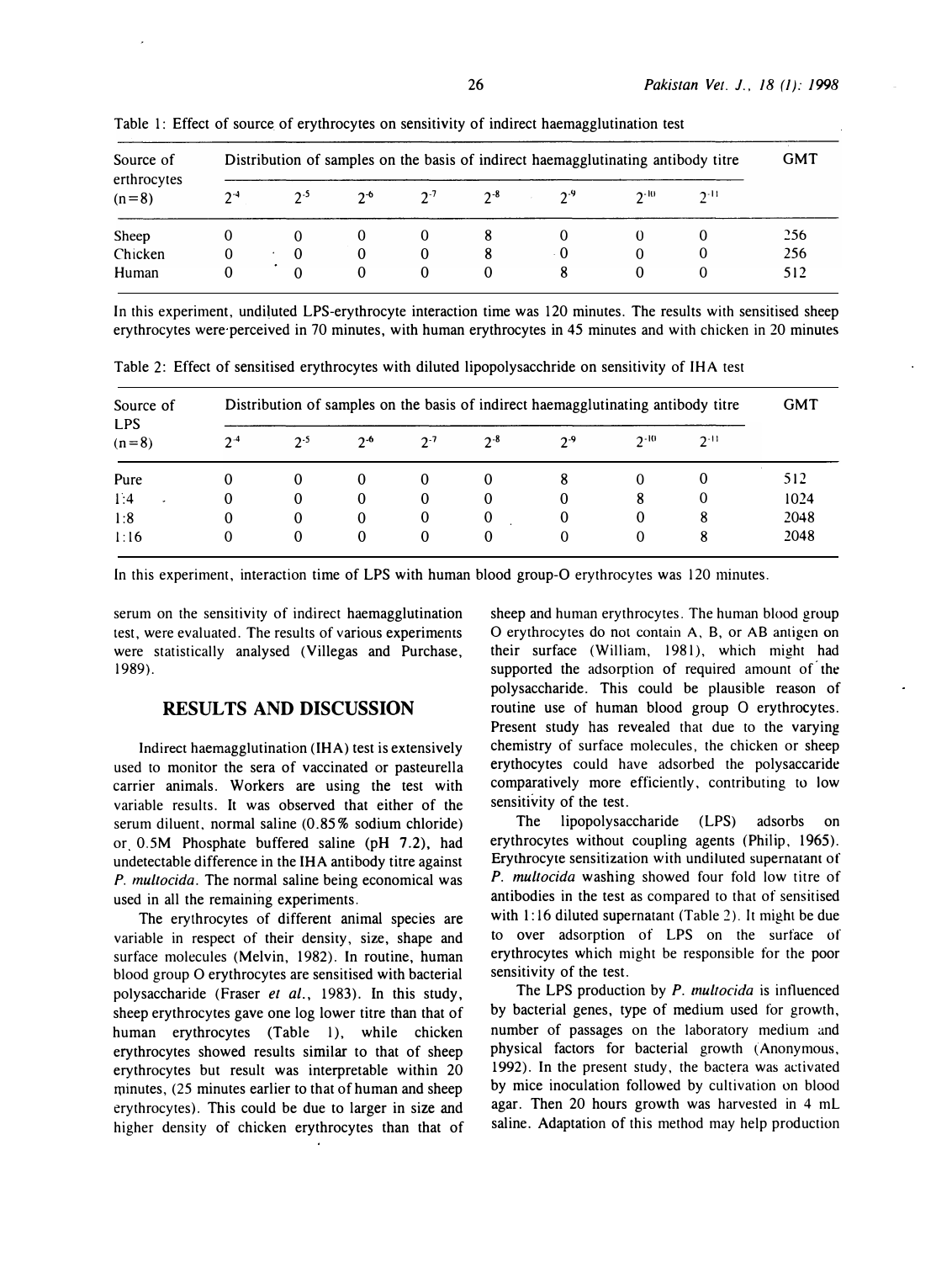| interaction<br>time (in min.) $2^4$<br>$(n=8)$ | LPS-erythrocytes Distribution of samples on the basis of indirect haemagglutinating antibody titre |               |          |          |          |         |          |          |            |
|------------------------------------------------|----------------------------------------------------------------------------------------------------|---------------|----------|----------|----------|---------|----------|----------|------------|
|                                                |                                                                                                    | $2^{-5}$      | $2^{-6}$ | $2^{-7}$ | $2^{-8}$ | $2 - 9$ | $2^{10}$ | $2 - 11$ |            |
| 30<br>120                                      |                                                                                                    | 0<br>$\Omega$ | $\Omega$ | 0<br>0   |          | $_{0}$  |          |          | 512<br>256 |

Table 3: Effect of lipoplysaccride-erythrocytes interaction time on sensitivity of IHA test.

In this experiment, Human blood group-O erythrocytes were sensitised with undiluted bacterial supernatant or LPS.

| Dilution<br>of antiserum<br>$(n=8)$ | Distribution of samples on the basis of indirect haemagglutinating antibody titre |          |          |         |          |          |          |          |     |  |
|-------------------------------------|-----------------------------------------------------------------------------------|----------|----------|---------|----------|----------|----------|----------|-----|--|
|                                     | $2 - 4$                                                                           | $2^{.5}$ | $2^{-6}$ | $2 - 7$ | $2 - 8$  | 2.9      | $2 - 10$ | $2 - 11$ |     |  |
| Undiluted                           |                                                                                   | 0        | $\theta$ | 0       |          | 8        |          |          | 512 |  |
| 1:4                                 |                                                                                   | 0        | 0        | 8       | $\theta$ | 0        | O        |          | 128 |  |
| 1:16                                |                                                                                   | 8        | $\Omega$ | 0       | $\Omega$ | $\theta$ | $\theta$ |          | 32  |  |

Table 4: Effect of antiserum dilution on the sensitivity of IHA test.

In this experiment, human blood Group-O erythrocytes were sensitised with undiluted LPS for 120 minutes and results were recorded in 45 minutes.

of consistent amount of LPS. In the subsequent experiments, LPS was diluted at the rate of 1:16 for sensitization of erythrocytes. However, further investigation is needed to determine the quantitative level of LPS required to sensitise the erythrocytes for optimum sensitivity.

In the conventional technique, erythrocytes suspension in undiluted supernatant of bacterial washing (containing capsular lipopolysaccharide) is incubated at 37°C for 2 hours. It was observed that this incubation time for 30 minutes had improved the sensitivity of the test (Table 3). It might be due to the fact that required amoum of LPS might have coated within this period.

In routine, l% sensitised erythrocytes are recommended for the test (Bain et al., 1982; Anonymous, 1992). It was observed that with this erythrocytes suspension, the IHA antibody titre was perceived within 45 minutes, but at the same time, it resulted reading problem i.e., in the highest serum dilution showing HA activity, some of the erythrocyets settled in the centre while others showed HA activity. However, tilting the immunoplate for 2 minutes resulted tlow of settled erythrocytes in wells showing nonhaemagglutination. In this way the highest dilution of serum showing either clear haemagglutination or maintainence of erythrocyte's position on tilting the immunoplate, was recorded as titre of IHA antibodies. Subagglutinating level of serum IHA antibodies reacting with the antigen on the sensitised erythrocytes might be a plausible reason of resistance of the erythrocytes flow.

In the standardised IHA, dilution of the sera proportionately reduced IHA antibody level. The results of IHA antibodies in the sera showed  $100\%$ reporducibility (Table 4).

It is concluded that source of erythrocytes, amount ofLPS adsorbed on the erythrocytes and time of LPSerythrocytes interaction had influenced the sensitivity of the IHA test. The results of the, study are highly valuable in comparing different laboratory results of IHA antibodies against P. multocida.

## REFERENCES

- Anonymous, 1992. OlE, Manual of standards of diagnostic tests and vaccines for list A and B diseases of mammals, birds, and bees. pp: 313-321.
- Bain R.V.S., M.C.L. De Alwis, G.R. Carter and B.K. Gupta, 1982. Haemorrhagic septicaemia, FAO animal production and health. paper No. 33. pp: I-54.
- Biberstien, E.L., M. Giles and H. Knight, 1960. Serological types of Pasteurella haemolytica. Cornell Vet., 50: 283-300.
- Fraser, J., W. Donachine, M. Quire and N.J.L. Gilmour, 1983. Rapid indirect haemagglutination test for serotying Pasteurella haemolytica. J. Clin. Microbial., 118: 206-207.